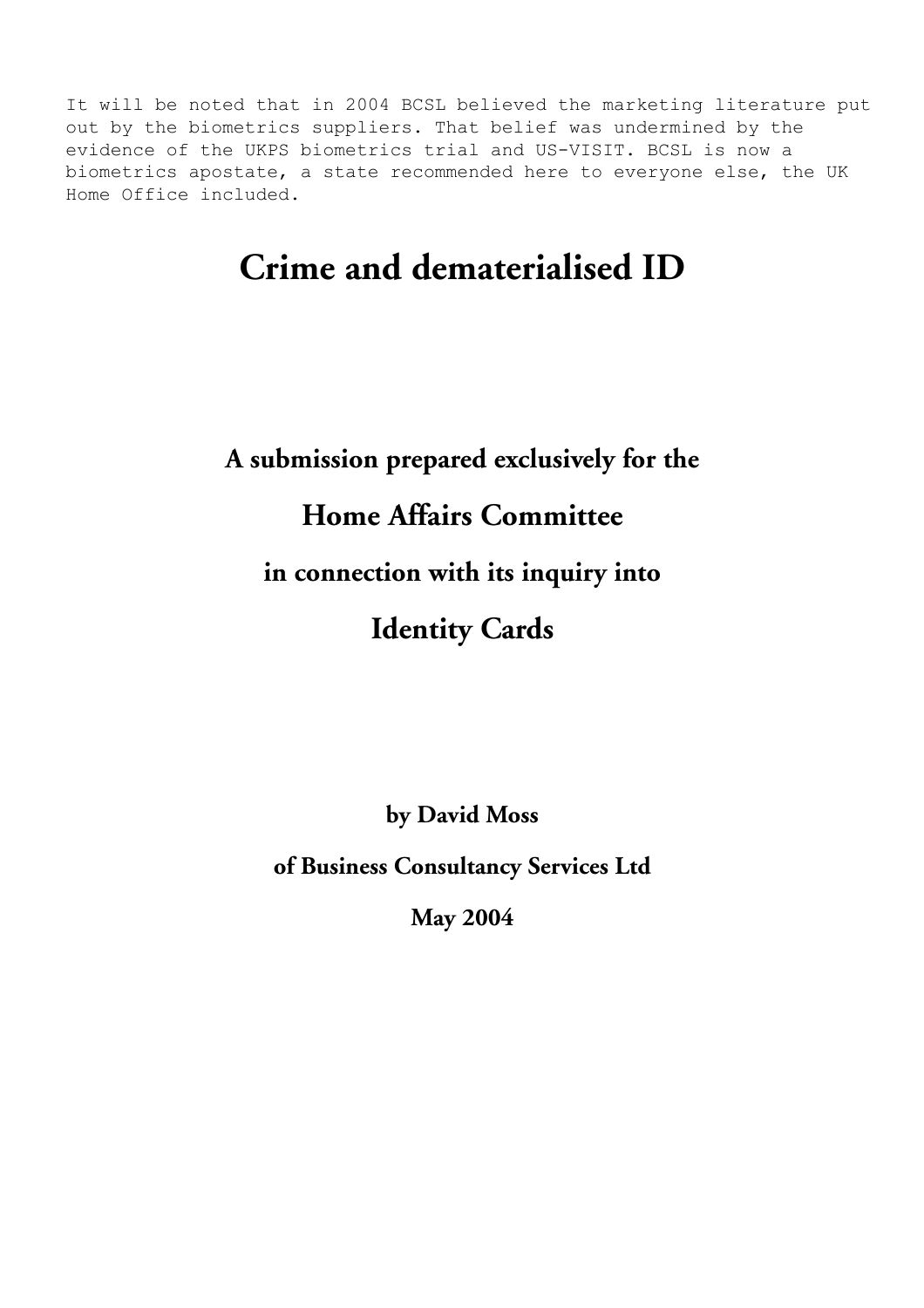*Credentials* David Moss of Business Consultancy Services Ltd (BCSL) has 27 years experience in IT and has spent 18 months researching dematerialised ID. He is a taxpayer and believes that the Home Office budget of £3,145m of tax-payers' money could deliver a better ID voucher scheme than the one proposed.

> Many people have criticisms of the Home Office's proposed scheme. BCSL has gone beyond that point and taken the trouble to propose an alternative – dematerialised ID.

Dematerialised ID, named following the successful example of dematerialisation in the securities industry, is described in the BCSL report available on the company website. It includes the references to the source material which supports the assertions made here.

The report has been peer reviewed and is due to be delivered as a paper at a conference in Prague next month.

| Table of con- | Para. |                                                           |
|---------------|-------|-----------------------------------------------------------|
| tents         |       |                                                           |
|               |       | $1 - 7$ Summary                                           |
|               |       | $8-10$ Problem 1 – anonymity*                             |
|               |       | $11 - 14$ Solution 1                                      |
|               |       | $15 - 17$ Problem 2 – credit card fraud                   |
|               |       | $18-21$ Solution 2                                        |
|               |       | $22 - 24$ Problem 3 – identity theft and money-laundering |
|               |       | $25 - 27$ Solution 3                                      |
|               |       | $28 - 29$ Problem $4 -$ forgery                           |
|               |       | $30-31$ Solution 4                                        |
|               |       | $32 - 33$ Problem 5 – location-based crime                |
|               |       | $34 - 35$ Solution 5                                      |

\* Unlike the other points made in this submission, the contents of paragraphs 8-14 have not been widely published, they have been shown only to the Home Office, NCIS and the Metropolitan Police.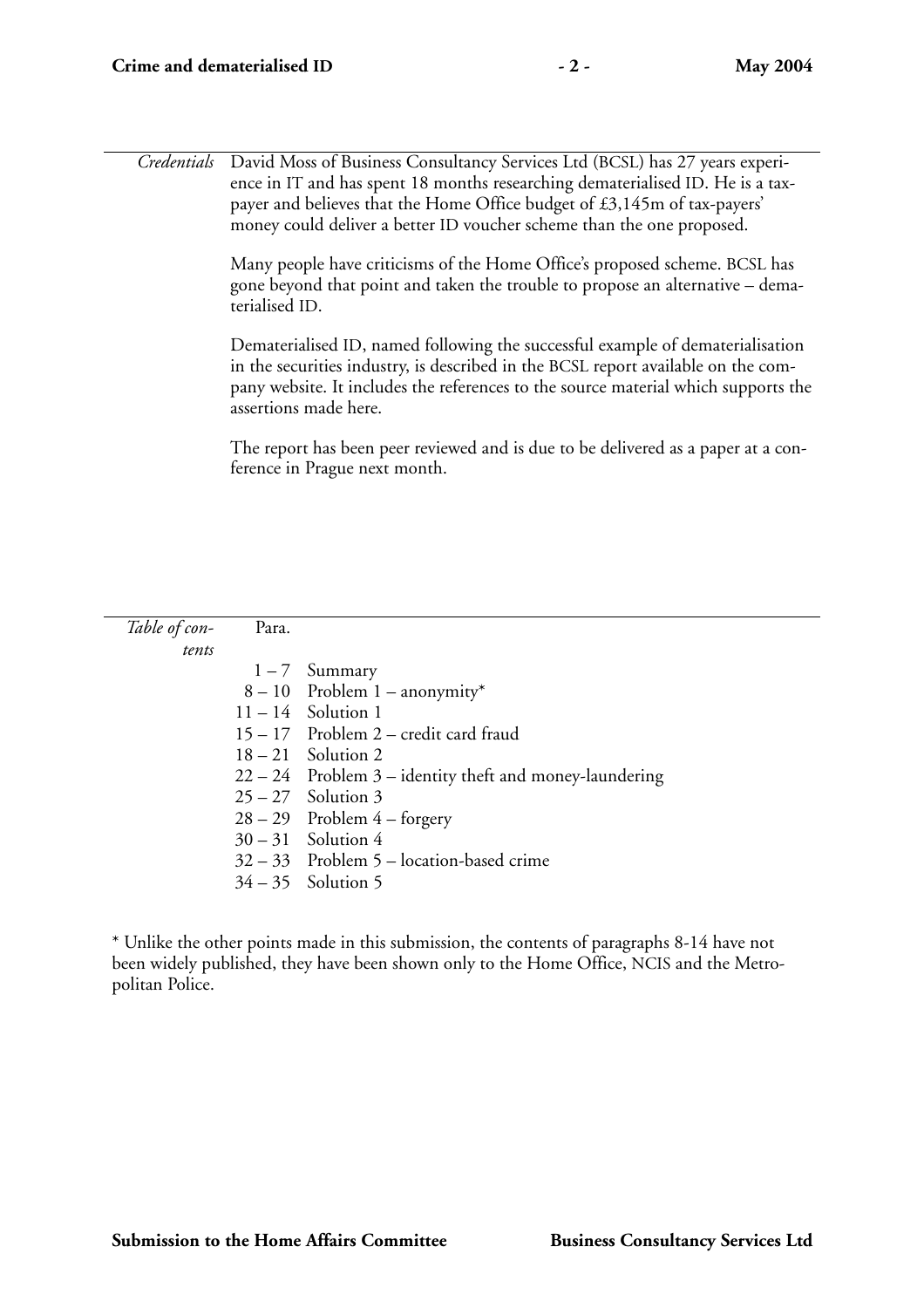| Evidence                |    |                                                                                                                                                                                                                                                                                                                                                                                                                                                                                                                                                                                                                                                                              |  |  |
|-------------------------|----|------------------------------------------------------------------------------------------------------------------------------------------------------------------------------------------------------------------------------------------------------------------------------------------------------------------------------------------------------------------------------------------------------------------------------------------------------------------------------------------------------------------------------------------------------------------------------------------------------------------------------------------------------------------------------|--|--|
| Summary                 |    | 1. The Home Office proposals with regard to ID vouchers rely on three com-<br>ponents – a population register, biometrics and smart cards.                                                                                                                                                                                                                                                                                                                                                                                                                                                                                                                                   |  |  |
|                         |    | 2. There can be no argument that a population register is needed in order to<br>implement an ID voucher scheme and biometrics also seems to be an essen-<br>tial component.                                                                                                                                                                                                                                                                                                                                                                                                                                                                                                  |  |  |
|                         | 3. | BCSL argue that it is a mistake to rely on smart cards, the right technology to<br>use is mobile phones, see crime problems 1, 2 and 5 below.                                                                                                                                                                                                                                                                                                                                                                                                                                                                                                                                |  |  |
|                         |    | 4. BCSL argue also that there is a component missing from the Home Office<br>scheme. It is a mistake to omit PKI, the public key infrastructure, from their<br>scheme, see crime problems 2, 3 and 4 below.                                                                                                                                                                                                                                                                                                                                                                                                                                                                  |  |  |
|                         |    | 5. Crime solution 1, which would make anonymous mobile phone communi-<br>cation impossible, is especially contentious. It looks distinctly as though it<br>would work. It would be effective. This may make people recoil from it.                                                                                                                                                                                                                                                                                                                                                                                                                                           |  |  |
|                         | 6. | The Home Office scheme looks less threatening by comparison, more ac-<br>ceptable, because it will not work.                                                                                                                                                                                                                                                                                                                                                                                                                                                                                                                                                                 |  |  |
|                         |    | 7. From BCSL's point of view, the choice seems stark. Implement dematerial-<br>ised ID, do the job properly and get value for money. Or do not do the job<br>at all. The Home Office proposals as they stand occupy an unsatisfactory<br>middle ground, where $£3,145m$ is spent but there is not much to show for<br>it, crime is hardly reduced. The Home Affairs Committee will no doubt have<br>a more rounded view.                                                                                                                                                                                                                                                     |  |  |
| Problem 1-<br>anonymity | 8. | The National Criminal Intelligence Service make the following point in their<br>UK Threat Assessment of Serious and Organised Crime 2002 report, para.2.38:                                                                                                                                                                                                                                                                                                                                                                                                                                                                                                                  |  |  |
|                         |    | In choosing telecommunications products and services,<br>criminals are guided by the need for security, anonymity<br>and convenience. They remain keenly aware of new<br>products and services and take advantage of any that<br>enhance these three features. Mobile phones, in particu-<br>lar prepays, are particularly popular, since there are no<br>legal requirements for registering them and so no need<br>to reveal any personal details. They are also inexpensive<br>enough to be bought in bulk and regularly changed.<br>Organised criminals also make use of telephone kiosks,<br>foreign roaming mobiles (also available as prepay) and<br>satellite phones. |  |  |
|                         |    | 9. Anonymity is the key feature here which helps criminals. An ID voucher sys-<br>tem might therefore be expected to help to solve the problem.                                                                                                                                                                                                                                                                                                                                                                                                                                                                                                                              |  |  |
|                         |    | 10. The identity card system proposed by the Home Office is based on the<br>wrong technology ever to be of any help in this case.                                                                                                                                                                                                                                                                                                                                                                                                                                                                                                                                            |  |  |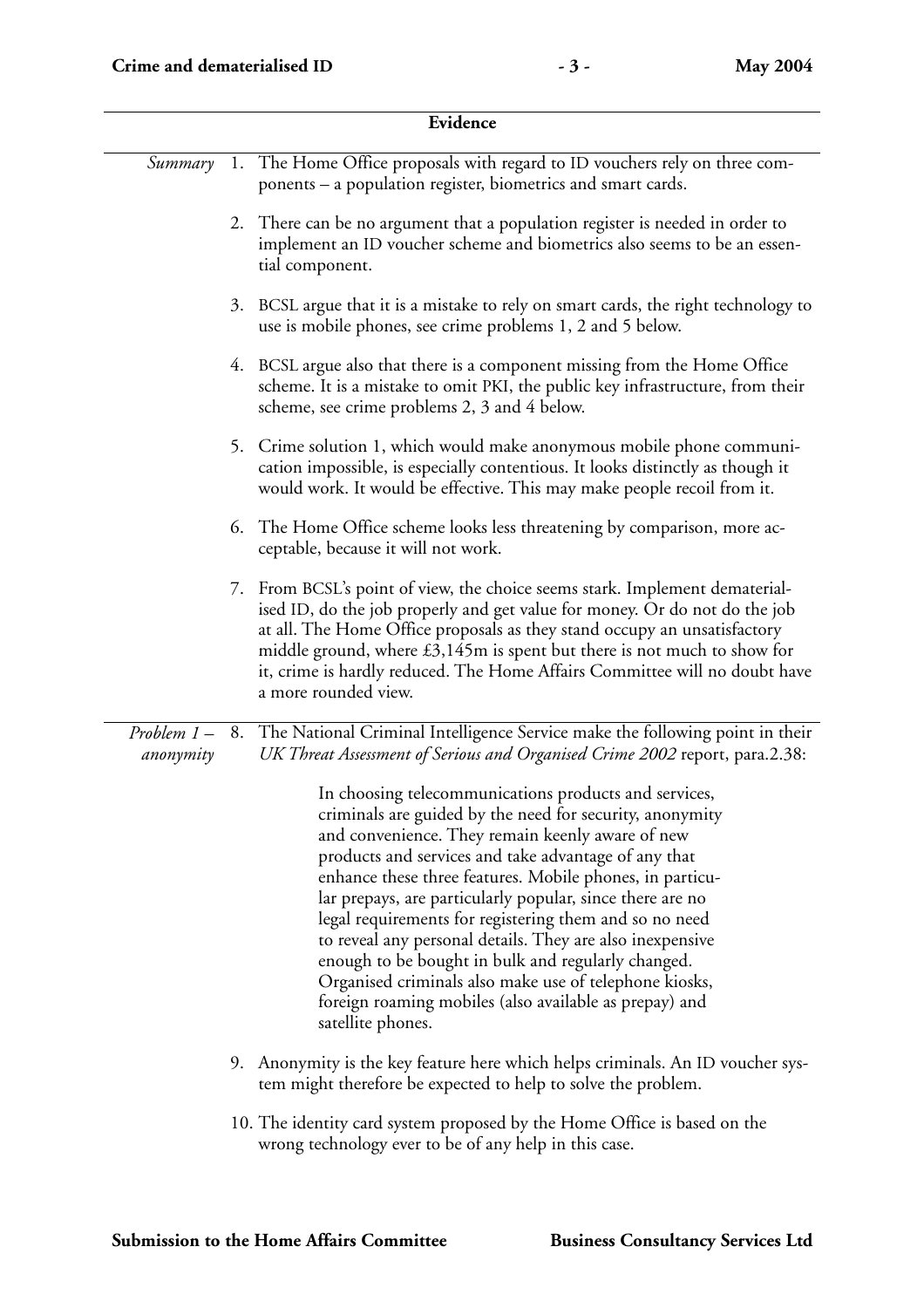|                                                   | Solution 1 11. Dematerialised ID is based on the right technology.                                                                                                                                                                                                                                                                                 |  |  |  |
|---------------------------------------------------|----------------------------------------------------------------------------------------------------------------------------------------------------------------------------------------------------------------------------------------------------------------------------------------------------------------------------------------------------|--|--|--|
|                                                   | 12. Under dematerialised ID, UKPS would issue each person enrolled in the<br>scheme with a digital certificate stored on that person's mobile phone. The<br>digital certificate would vouch for that person's identity.                                                                                                                            |  |  |  |
|                                                   | 13. When you switch on your mobile phone, it has to connect to the mobile<br>phone network. Certain information is exchanged between the phone and<br>the network so that calls can be made and received and so that you can be<br>billed for them.                                                                                                |  |  |  |
|                                                   | 14. Make one change to this connection process and the NCIS problem above is<br>solved. Add the public key of the stored UKPS digital certificate to the in-<br>formation that needs to be exchanged in order successfully to connect to the<br>network and there will be no more anonymous mobile phone communica-<br>tion.                       |  |  |  |
| Problem $2-$<br>credit card<br>fraud              | 15. It is not clear how the Home Office's proposed identity card scheme will<br>help to reduce credit card fraud.                                                                                                                                                                                                                                  |  |  |  |
|                                                   | 16. The credit card companies are now introducing chip and pin cards in the UK<br>which seems likely to reduce fraud in transactions where the customer is pre-<br>sent.                                                                                                                                                                           |  |  |  |
|                                                   | 17. Chip and pin cards, like identity cards, do nothing to reduce fraudulent<br>transactions when the customer is not present.                                                                                                                                                                                                                     |  |  |  |
| Solution 2                                        | 18. Dematerialised ID does.                                                                                                                                                                                                                                                                                                                        |  |  |  |
|                                                   | 19. Under dematerialised ID, more suppliers would issue digital certificates in-<br>stead of material secure vouchers like credit cards. Suppose that your credit<br>card was no longer a material lump of plastic but was instead a digital certifi-<br>cate stored on your mobile phone.                                                         |  |  |  |
|                                                   | 20. Then, when you are present at the point of sale – perhaps you are paying<br>your bill in a restaurant - your phone could connect to a cash register using a<br>free infra-red link. The transaction could be validated using all the strength<br>of the public key infrastructure to authenticate you and the merchant you<br>are buying from. |  |  |  |
|                                                   | 21. When you are not present – perhaps you are ordering theatre tickets over the<br>phone - you will be connected to the supplier by the mobile phone network.<br>Apart from that, there is no difference between the two cases. Your transac-<br>tion will still be thoroughly validated even though you are not present.                         |  |  |  |
| Problem 3-<br><i>identity</i> theft<br>and money- | 22. The Home Office advocate their identity card scheme partly on the basis<br>that it will help to reduce identity fraud and money-laundering.                                                                                                                                                                                                    |  |  |  |
| laundering                                        | 23. They will issue identity cards to all individuals aged 16 and over. But money-<br>laundering is not carried out only by individuals. It involves banks and other<br>organisations. And identity fraud does not happen only to individuals. It<br>happens to companies, too, and other organisations - consider the examples                    |  |  |  |